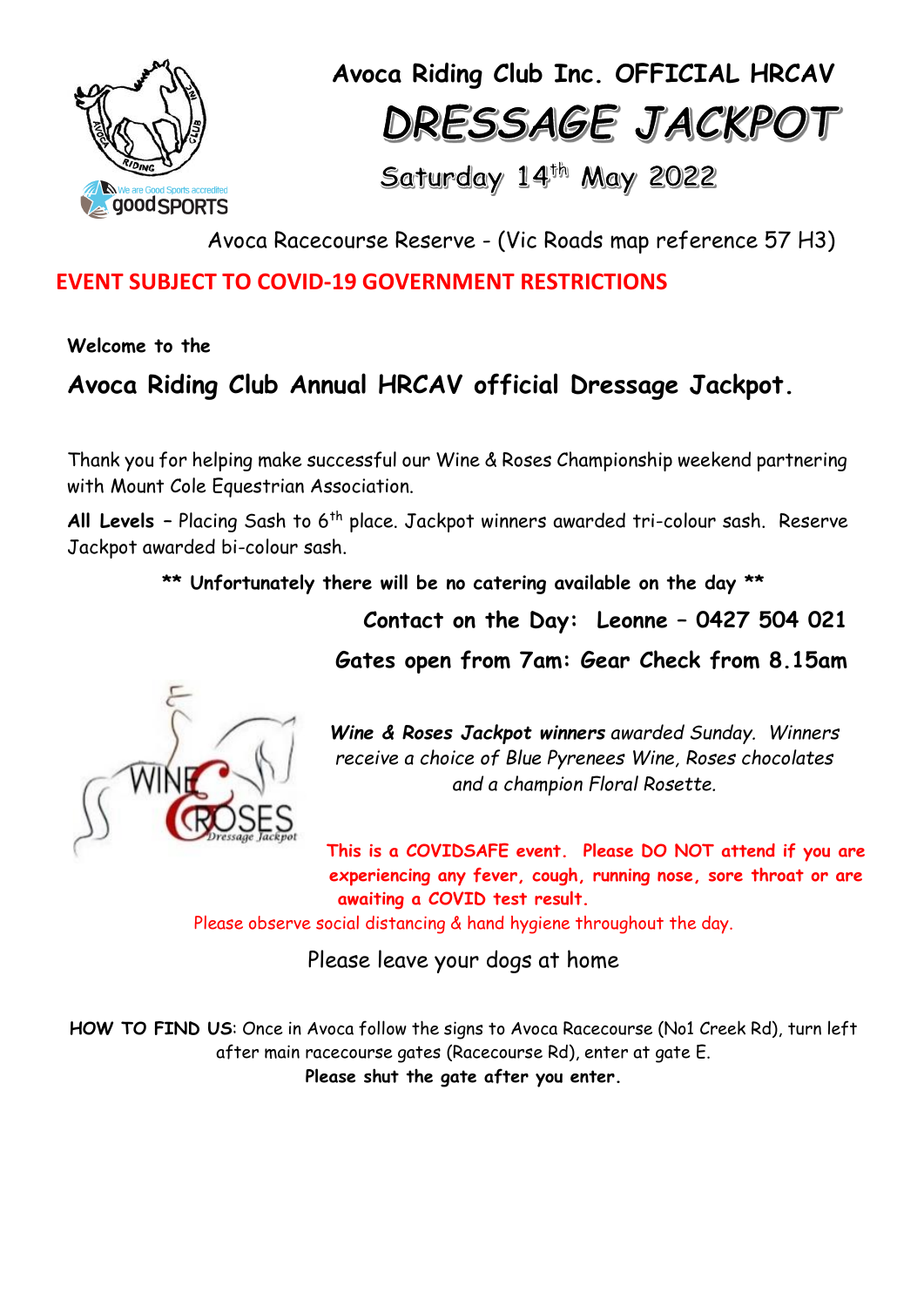

**Avoca Riding Club Inc. OFFICIAL HRCAV** DRESSAGE JACKPOT

Saturday 14th May 2022

Avoca Racecourse Reserve - (Vic Roads map reference 57 H3)

## **EVENT SUBJECT TO COVID-19 GOVERNMENT RESTRICTIONS**

| Rider         | <b>Rider Name</b>        | m/ship | <b>Horse Name</b>             | Arena 1  | Arena 2         |
|---------------|--------------------------|--------|-------------------------------|----------|-----------------|
| <b>Number</b> |                          | number |                               | F Norman | <b>K</b> Howard |
| L4            |                          |        |                               | 4.2      | 4.4             |
| 401           | Rebecca Wardlaw          | A5633  | Daisy Hill Daisy              | 8.30     | 9.00            |
| 402           | Gillian Allman           | 15924  | Noble Shadow Legardo          | 8.38     | 9.08            |
| 404           | <b>Scarlett Sinclair</b> | 4362   | <b>Dunelm Grand Design</b>    | 8.46     | 9.16            |
| 405           | <b>Paul Schroeder</b>    | 16742  | <b>Political Storm</b>        | 8.54     | 9.24            |
| 406           | Kerissa Bond             | 9080   | Digger                        | 9.02     | 9.32            |
| 407           | Naomi Whaley             | 14978  | <b>Fontain Park the Boss</b>  | 9.10     | 9.40            |
| 408           | Kathryn Toomey           | 14686  | Douglas                       | 9.18     | 9.48            |
| 409           | Lisa Welch               | 376    | <b>Royal Bronze</b>           | 9.26     | 9.56            |
| 410           | Jenny Fenech             | 12201  | Mcm Isabeau                   | 9.34     | 10.04           |
| 411           | Emma Meguerditchian      | 21151  | <b>Buckley</b>                | 9.42     | 10.12           |
| 412           | <b>Maxine Fitzgerald</b> | 8117   | <b>Cheraton Over the Moon</b> | 9.50     | 10.20           |
| 413           | Lyn Lang                 | 7784   | <b>Avoca Doubtless Vain</b>   | 9.58     | 10.28           |
| 414           | Fiona Zampatti           | 3830   | Monolito Montoya              | 10.06    | 10.36           |
| 442           | <b>Kate Patching</b>     | 22137  | <b>King Diamond</b>           | 10.14    | 1044            |
| 415           | <b>Margaret Tarr</b>     | 2605   | <b>Reckless Felice</b>        | 10.22    | 10.52           |
| 403           | Kylie Fitzgerald         | 19696  | <b>Cheraton Illusionist</b>   | 10.30    | 11.00           |

Tea break tea break

| Rider<br>number<br>L5 | <b>Rider Name</b>      |        | <b>Horse Name</b>                 | Arena 1<br>G Lindsay<br>5.2  | Arena 2<br>K Howard<br>5.4 |
|-----------------------|------------------------|--------|-----------------------------------|------------------------------|----------------------------|
| 516                   | <b>Kacey Ansell</b>    | 8077   | <b>Buckwell Park Norska</b>       | 10.50                        | 11.20                      |
| 517                   | Olivia Hickman         | 19166  | <b>Island Sawyer</b>              | 10.58                        | 11.28                      |
| 518                   | Aaron Kerr             | 22542  | Dawn Rise Cleopatra               | 11.06                        | 11.36                      |
| 519                   | Laura Tarr             | 9397   | <b>Mirabool Farm Anakie</b><br>hc | 11.14                        | 11.44                      |
| 520                   | Sarah Ross             | 22588  | Little Desert Majestic Jo         | 11.22                        | 11.52                      |
| 521                   | <b>Chloe Watts</b>     | A22371 | Ajay's Jeep Cherokee              | 11.30                        | 12.00                      |
| 522                   | Gemma Thompson         | 21928  | <b>Vital Stats</b>                | 11.38                        | 12.08                      |
| 523                   | <b>Madeline Deaner</b> | 17501  | <b>Classic Warrior</b>            | 11.46                        | 12.16                      |
| 524                   | <b>Renee Hunter</b>    | 22390  | The Fila                          | 11.54                        | 12.24                      |
|                       |                        |        |                                   | المستحقق والمستحدث والمنافذة | المناسب سيروز المرا        |

Lunch Lunch